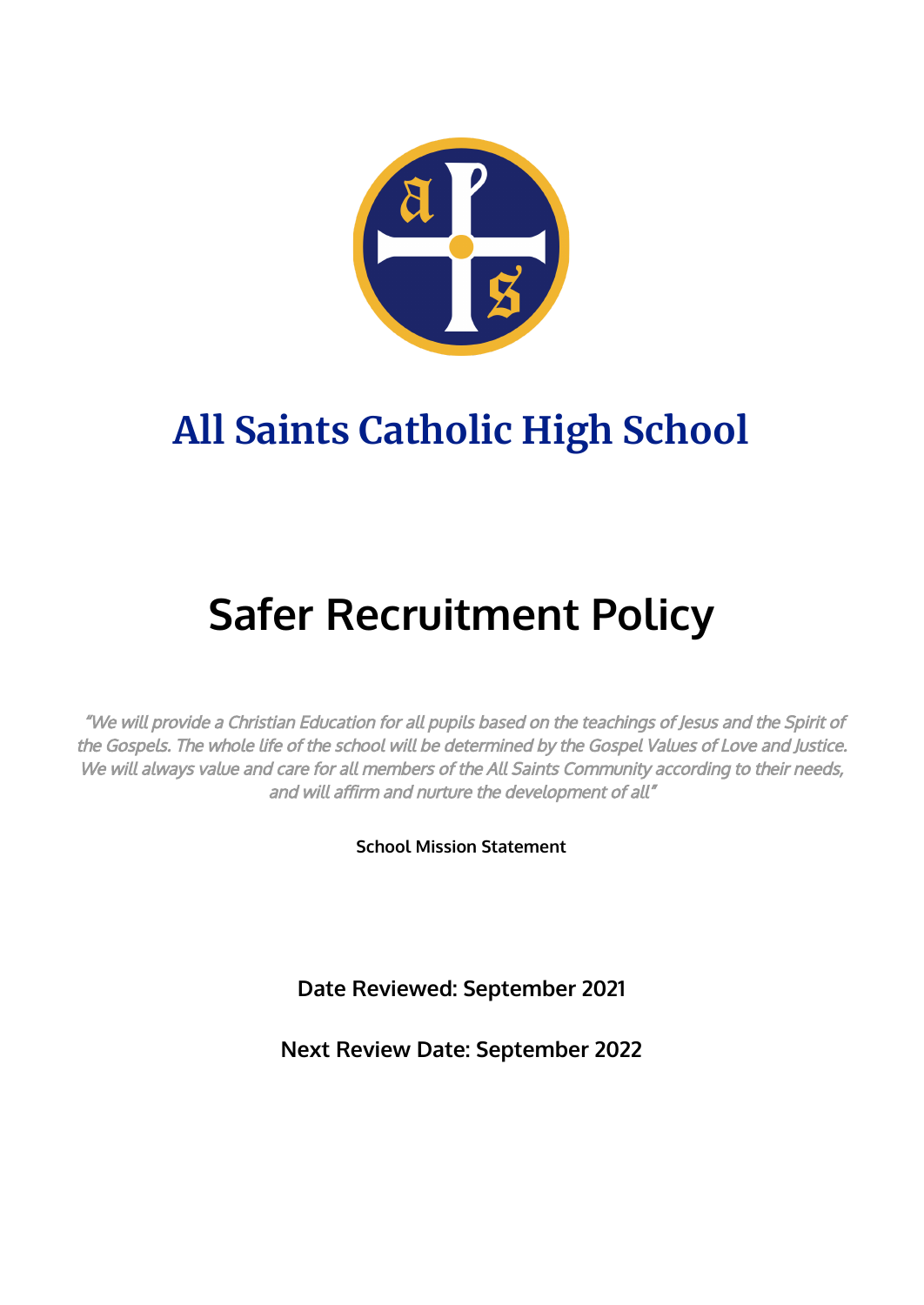#### **Introduction**

The purpose of this policy and procedures is to set our school's commitment to fair, safe and effective recruitment and selection of new and existing employees.

All Saints Catholic High School is an equal opportunities employer and will not discriminate unlawfully against anyone but will select the best person for the job in terms of qualifications and abilities.

We are committed to safer recruitment practices that:

- Deter prospective applicants who are unsuitable to work with children or young people
- Identify and reject applicants who are unsuitable to work with children or young people
- Prevent and deter inappropriate behaviours by providing ongoing supervision, training and support to all staff and volunteers

#### **Guiding Principles**

- All recruitment and selection procedures must comply with all current legislation, and specifically the guidance set out in Part 3 of Keeping Children Safe in Education (DfE September 2021).
- A job description and person specification must accompany each vacancy.
- All members of the recruitment panel should be familiar with this policy and the accompanying selection and recruitment procedures.
- At least one person on each appointment panel should have undertaken Safer Recruitment Training in keeping with the requirements of the Safer Recruitment Consortium and Keeping Children Safe in Education. Refreshing this training at regular intervals and following significant changes in statutory guidance should support practice to remain effective.
- The school's Safer Recruitment Procedures set out further guidance for appointments of those working with children. For example:
	- A curriculum vitae will not be accepted in lieu of an application form
	- The applicant will be required to declare any cautions and convictions etc. that are not protected [amendments to the Exceptions Order 1975 (2013 and 2020)] prior to interview
	- References will be sought on all short-listed candidates and scrutinised before interview
	- Open references will not be relied upon and will be subject to confirmation from the referee
	- All references must include a statement about someone's suitability to work with children
- Equality monitoring is at the heart of our Equal Opportunities Policy. Monitoring information in relation to job applicants will be to assist us in equality monitoring. The recruitment panel will not have access to job applicants monitoring information.
- All suitably qualified disabled applicants who meet the essential requirements of a post will be invited for interview where practical. Appropriate adjustments will be made to the interview arrangements where necessary.
- Every applicant must be assessed consistently against the criteria identified on the person specification. The selection panel must look for relevant objective evidence on which to make a decision.
- Questions asked of applicants must relate to the requirements of the post and should not be discriminatory, offensive or in any way off-putting to any person or group.
- Safer Recruitment Training provides further guidance as to how to ask further questions to test out someone's suitability to work with children and relevant to their application form and personal statement.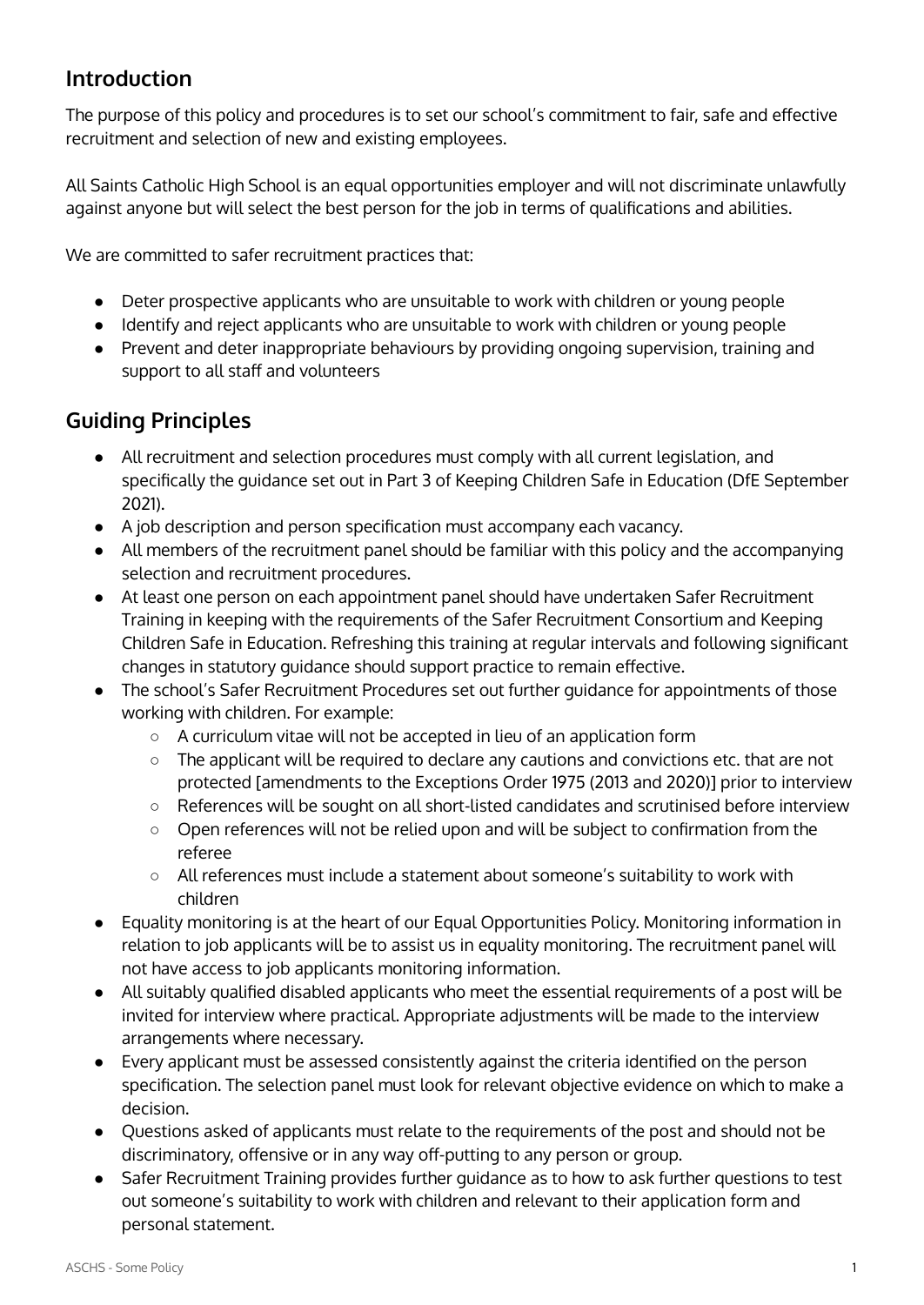- The Equality Act 2010 (Section 60) prevents employers from asking applicants about their health or attendance before making an offer of appointment. Questions relating to the applicant's health or sickness absence history must not be asked at the interview stage. Only appropriate information should be sought to enable the candidate to participate in the interview process.
- At the end of the interviews, each panel member should have recorded evidence of how each candidate has met each of the selection criteria. Systematic analysis and assessment against the school's scoring system is important so that fair and justified decisions are made and so that constructive feedback can be given to candidates.
- The panel should then reach agreement on which candidate is to be appointed.
- Short summative verbal feedback should be offered to unsuccessful shortlisted candidates.
- All posts are subject to a fully completed application form, satisfactory employment references, medical clearance, evidence of the applicant's right to work in the UK and evidence of the required qualifications.
- All posts will require all the relevant pre-employment checks set out in Keeping Children Safe in Education, including an Enhanced DBS check, a Barred List check for those working in regulated activity, a prohibition check for those in teaching positions, overseas criminal checks including overseas teacher sanction checks, etc.
- The verbal offer of employment and the initial offer letter must be conditional on all the required checks being completed. Candidates should be advised not to resign until their post is confirmed and all relevant checks must have been completed.
- The school will keep a record of the pre-employment checks carried out on the successful candidate and these will be included in the school's Single Central Record. Evidence of the checks undertaken (where appropriate to do so) will be kept in the individual's personnel file.
- The school's safer recruitment procedures will be quality assured following each round of appointments by the Headteacher. This will include scrutiny of the school's Single Central Record and personnel files.
- All new employees will receive a mandatory safeguarding induction in keeping with the DfE guidance Keeping Children Safe in Education and evidence of this will be retained in the individual's personnel file.
- Any complaints made in relation to the recruitment and selection process should be dealt with under the grievance procedures for internal candidates and the school's complaints policy for external applicants.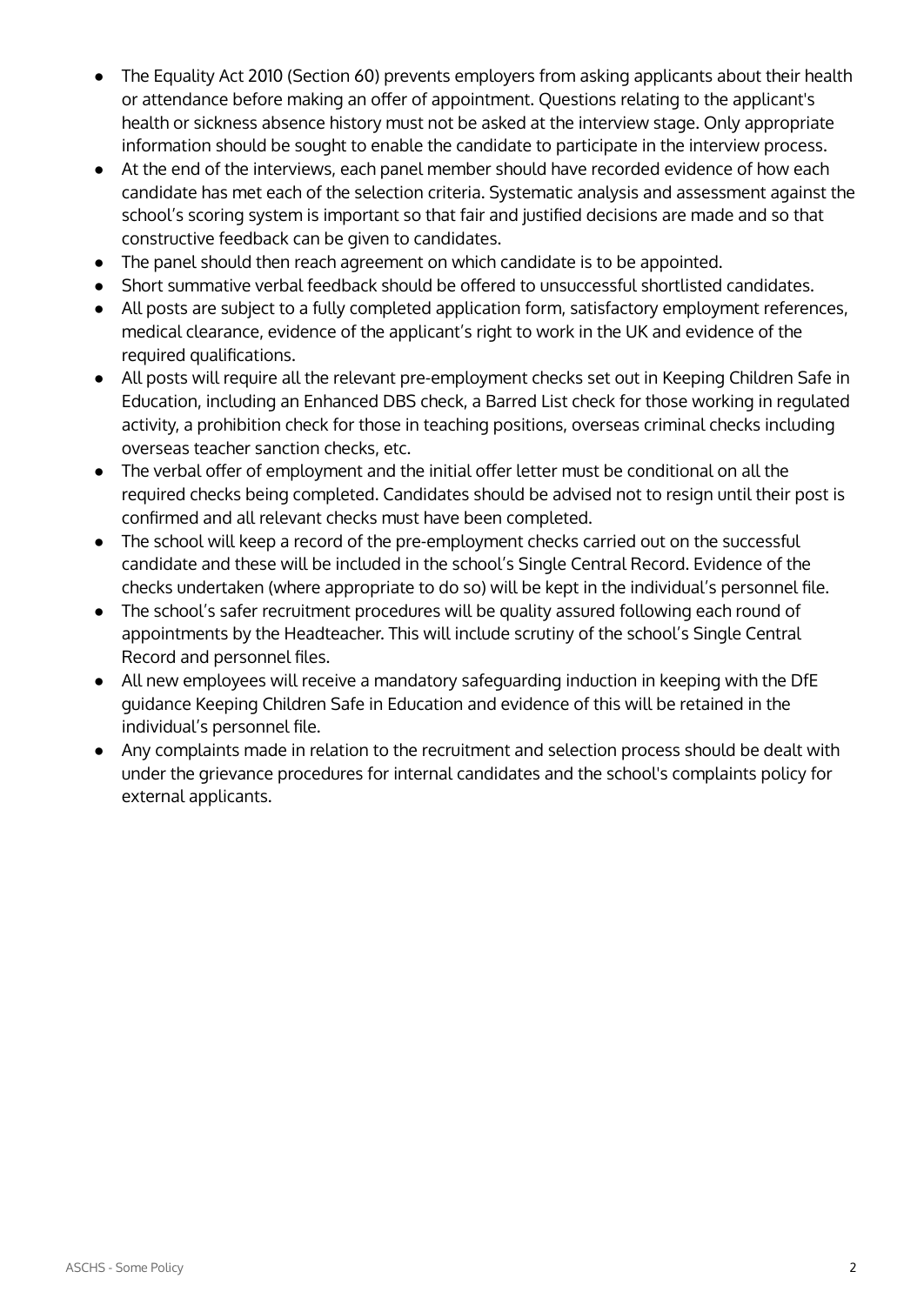### **Recruitment and Selection Procedures**

| 1. | Post approved by headteacher/governors.                                                                                                                                                                                                                                                                                                                                                                                                                                                                                                                                                                                                                                                                                                                                                                  |  |
|----|----------------------------------------------------------------------------------------------------------------------------------------------------------------------------------------------------------------------------------------------------------------------------------------------------------------------------------------------------------------------------------------------------------------------------------------------------------------------------------------------------------------------------------------------------------------------------------------------------------------------------------------------------------------------------------------------------------------------------------------------------------------------------------------------------------|--|
| 2. | Job description and person specification drawn up (reference to safeguarding<br>children and appropriate behaviours should be included in all relevant posts).                                                                                                                                                                                                                                                                                                                                                                                                                                                                                                                                                                                                                                           |  |
| 3. | Job description, person specification and salary range agreed by SLT and whether<br>the post ought to be held for redeployment.<br>Job description and person specification should include the following information<br>from Paragraph 192 of KCSIE 2021 when defining the role:<br>The skills, abilities, experience, attitude, and behaviours required for the<br>post.<br>The safeguarding requirements, i.e. to what extent will the role involve                                                                                                                                                                                                                                                                                                                                                    |  |
|    | contact with children and will they be engaging in regulated activity<br>relevant to children.                                                                                                                                                                                                                                                                                                                                                                                                                                                                                                                                                                                                                                                                                                           |  |
| 4. | Appointments panel agreed with a minimum of two members. (Panel members<br>should remain the same for each stage of the process). Selection methods<br>agreed. Closing date, short-listing date and interview dates agreed.                                                                                                                                                                                                                                                                                                                                                                                                                                                                                                                                                                              |  |
| 5. | Advert drawn up and agreed by Headteacher in line with details set out in<br>Paragraphs 192 and 193 of KCSIE 2021. For posts working with children this should<br>include the agreed statement 'All Saints Catholic High School is committed to<br>safeguarding children and promoting children's welfare. This post is subject to all<br>the relevant pre-employment checks set out in Keeping Children Safe in<br>Education 2021, including an enhanced Disclosure and Barring Service certificate<br>with a barred-list check.' Include information within the advert about the post<br>being exempt from the Rehabilitation of Offenders Act 1974, and candidates must<br>disclose any relevant criminal history unless it is regarded as 'spent' and are<br>protected (amendment in 2013 and 2020). |  |
| 6. | Application pack prepared to include: an application form (which includes all<br>points set out in Paragraph 196 of KCSIE 2021) with guidance notes, job<br>description and person specification and details of any probationary period,<br>information about the organisation and recruitment of ex-offenders and terms<br>and conditions relating to the post. Applicants from overseas should be advised<br>to obtain an overseas criminal check and for teachers, a letter of professional<br>standing from the professional regulating authority in which the applicant has<br>worked, before they apply for a visa as the post is the education sector.                                                                                                                                            |  |
|    | The candidate's pack should also include a copy of the Staff Code of Conduct -<br>Safer Working Practices for Adults and guidance that requires the disclosure of<br>non-protected cautions and convictions. Candidates should be signposted to the<br>school website which contains further safeguarding policies. They should be<br>advised that CVs will not be acceptable for these types of posts. In addition,<br>references will always be required from their current employer and settings<br>where they have worked with children.                                                                                                                                                                                                                                                             |  |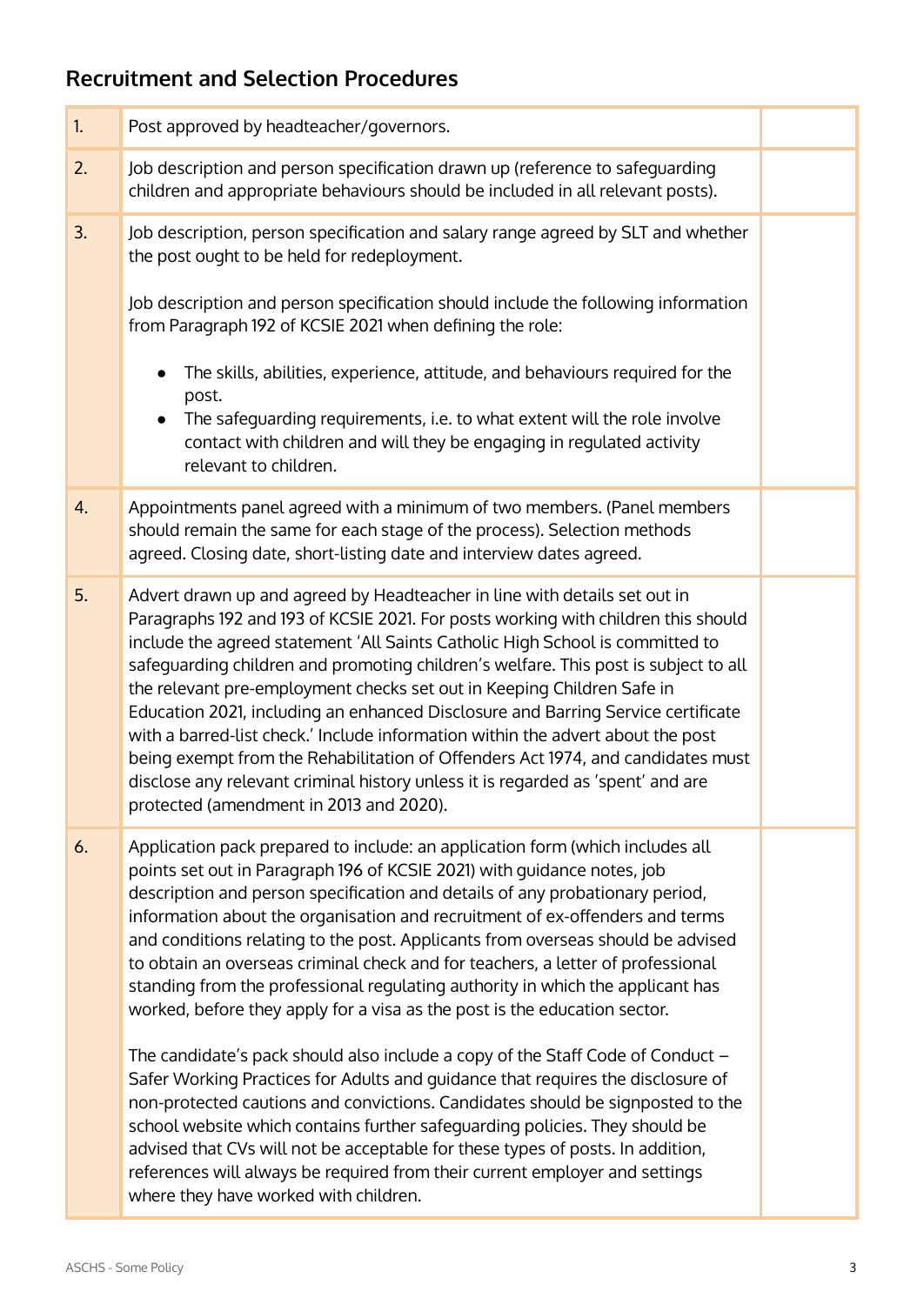| 7.  | The application form will need to request the following information:                                                                                                                                                                                                                                                    |  |
|-----|-------------------------------------------------------------------------------------------------------------------------------------------------------------------------------------------------------------------------------------------------------------------------------------------------------------------------|--|
|     | A. Details of the applicant including current and former names, current<br>address and national insurance number and/or proof to work in the UK.<br>B. A statement of any academic and/or vocational qualifications the                                                                                                 |  |
|     | applicant has obtained that are relevant to the position they are applying<br>for with the details of the awarding body and date of award.                                                                                                                                                                              |  |
|     | C. A full educational, training and work history in chronological order since<br>leaving secondary education with any gaps explained.                                                                                                                                                                                   |  |
|     | D. Details of two referees. One referee must be the applicant's current or<br>most recent employer and not family members.                                                                                                                                                                                              |  |
|     | E. An explanation that the post is exempt from the Rehabilitation of<br>Offenders Act 1974 and if the applicant is short-listed, all convictions,<br>cautions, reprimands and final warnings, including those regarded as<br>'spent' must be declared prior to interview unless protected (amendment<br>2013 and 2020). |  |
|     | F. A declaration that the person has no convictions, cautions, final warnings<br>or reprimands or where these exist, details of the offence, including dates<br>should be provided by short-listed candidates and will be discussed<br>further at interview.                                                            |  |
|     | G. Where the candidate needs to declare any convictions, cautions,<br>reprimands or final warnings they should be advised that they will be                                                                                                                                                                             |  |
|     | asked to provide full details if they are invited for interview and this<br>information will not be requested or considered until this point.                                                                                                                                                                           |  |
|     | H. A declaration that should they provide false information or omit any<br>material fact they will be liable to dismissal if appointed and possible<br>referral to the police.                                                                                                                                          |  |
| 8.  | Post advertised.                                                                                                                                                                                                                                                                                                        |  |
| 9.  | Shortlist applicants. The selection panel should identify those applicants who<br>meet the criteria based upon their application form and personal statement. A<br>scoring system should be used to assess each applicant against the criteria on the<br>person specification:                                          |  |
|     | Provision should be made for disabled candidates to attend the interview.                                                                                                                                                                                                                                               |  |
| 10. | Short-listed applicants should be asked to complete a self-declaration in relation<br>to all relevant convictions, adult cautions or other matters which may affect their<br>suitability to work with children, including those regarded as 'spent' unless they<br>are protected.                                       |  |
|     | Short-listed applicants should be signposted to the Ministry of Justice website for<br>support in understanding what they are required to declare. Forms should be<br>returned prior to the interview.                                                                                                                  |  |
| 11. | References should be requested for all short-listed candidates whose posts will<br>bring them into contact with children.                                                                                                                                                                                               |  |
|     | All reference requests should ask:                                                                                                                                                                                                                                                                                      |  |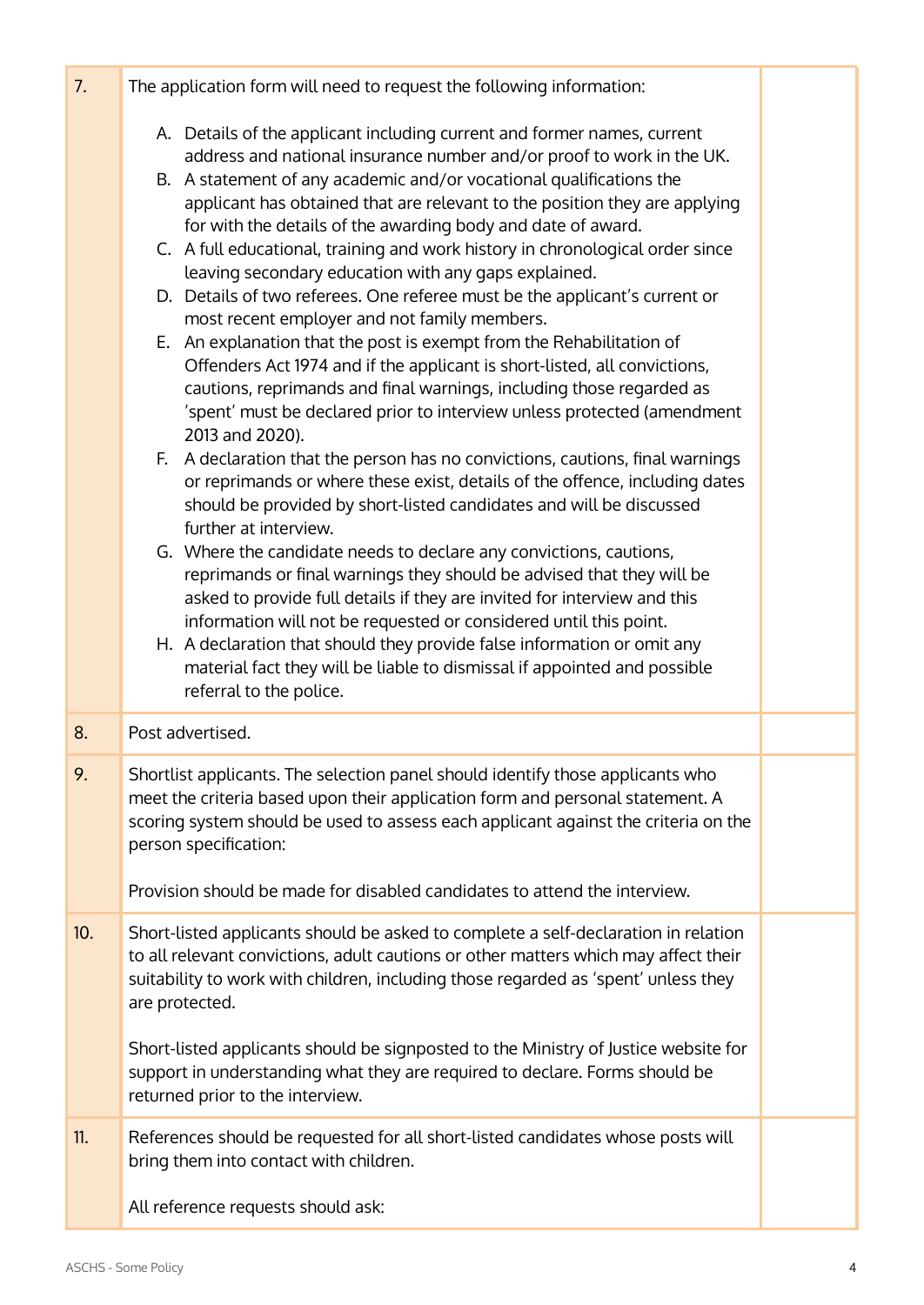|     | A. Confirmation of details of the applicant's current/previous post(s)<br>including salary, job title, dates of employment and reason for leaving.<br>B. About the referee's relationship with the candidate, how long they have<br>known them and in what capacity (if the reference is from a current or<br>previous employer it should be from an appropriately senior member of<br>the relevant organisation/headteacher).             |  |
|-----|--------------------------------------------------------------------------------------------------------------------------------------------------------------------------------------------------------------------------------------------------------------------------------------------------------------------------------------------------------------------------------------------------------------------------------------------|--|
|     | C. Specific verifiable and relevant comments about the applicant's<br>performance history and conduct.                                                                                                                                                                                                                                                                                                                                     |  |
|     | D. Whether the referee is satisfied that the candidate has the ability and is<br>suitable to undertake the role in question.<br>E. Whether the referee is completely satisfied that the candidate is suitable                                                                                                                                                                                                                              |  |
|     | to work with children, and, if not, for specific details of the referee's<br>concerns.                                                                                                                                                                                                                                                                                                                                                     |  |
|     | F. Details of any disciplinary procedures the applicant has been subject to in<br>which the sanction is still current.<br>G. Details of any disciplinary procedures the applicant has been subject to                                                                                                                                                                                                                                      |  |
|     | which related to the safety and welfare of children, including any in which<br>the disciplinary sanction has expired and the outcome of those.                                                                                                                                                                                                                                                                                             |  |
|     | References should be carefully checked against the application form for any<br>discrepancies or anomalies. The references should be scrutinised before the<br>interview to consider any past behaviours, allegations and differences between<br>the skills, responsibilities and experiences set out by the referee and candidate.                                                                                                         |  |
|     | Any omissions and or vague statements should always be followed up with the<br>referee. Notes should be taken of any conversation and added to the personnel<br>file.                                                                                                                                                                                                                                                                      |  |
|     | Further references may need to be taken up particularly if they are relevant to a<br>post working with children.                                                                                                                                                                                                                                                                                                                           |  |
| 12. | The panel should agree on a set of questions to ask all candidates that cover the<br>key aspects of the role and specifically those characteristics in the person<br>specification that need testing out at the interview.                                                                                                                                                                                                                 |  |
| 13. | All candidates should be asked questions to include their attitude and motivation<br>towards working with children and young people and their ability to support the<br>organisation to safeguard and promote the welfare of children. Paragraphs 206<br>and 207 of KCSIE 2021 provide further detail:                                                                                                                                     |  |
|     | Finding out what attracted the candidate to the post being applied for and<br>$\bullet$<br>their motivation for working with children.<br>Exploring their skills and asking for examples of experience of working<br>$\bullet$<br>with children which are relevant to the role.<br>Probing any gaps in employment or where the candidate has changed<br>$\bullet$<br>employment or location frequently, asking about the reasons for this. |  |
|     |                                                                                                                                                                                                                                                                                                                                                                                                                                            |  |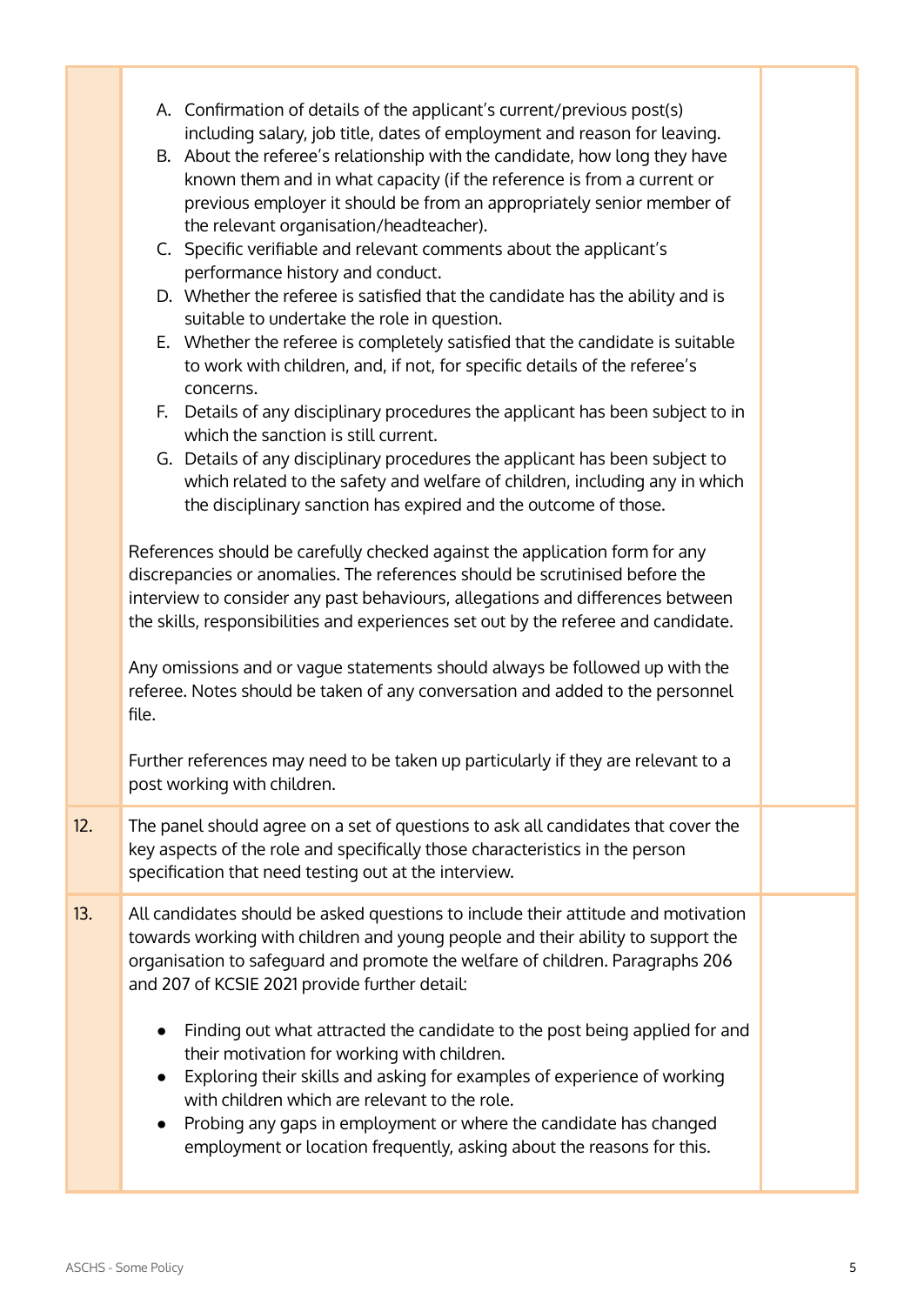|     | The panel should agree further questions to ask individual candidates based upon<br>issues raised in their personal statement, references and application form<br>including any gaps or discrepancies identified. Towards the end of the interview<br>any cautions and convictions etc. declared by the candidate should be discussed.                                                                                                                                                                                                                                                                                                                                                                                                                                                                                                                                                                                                                                                                                                                                                                                                                                                                                                                                                                                                                                                                                                                                                                                                                                                                                                                                                                                                                                                                                                                                                                                                                                                                                                                                                                                                                                                                                        |  |
|-----|-------------------------------------------------------------------------------------------------------------------------------------------------------------------------------------------------------------------------------------------------------------------------------------------------------------------------------------------------------------------------------------------------------------------------------------------------------------------------------------------------------------------------------------------------------------------------------------------------------------------------------------------------------------------------------------------------------------------------------------------------------------------------------------------------------------------------------------------------------------------------------------------------------------------------------------------------------------------------------------------------------------------------------------------------------------------------------------------------------------------------------------------------------------------------------------------------------------------------------------------------------------------------------------------------------------------------------------------------------------------------------------------------------------------------------------------------------------------------------------------------------------------------------------------------------------------------------------------------------------------------------------------------------------------------------------------------------------------------------------------------------------------------------------------------------------------------------------------------------------------------------------------------------------------------------------------------------------------------------------------------------------------------------------------------------------------------------------------------------------------------------------------------------------------------------------------------------------------------------|--|
| 14. | The appointments panel should select the successful candidate using the agreed<br>scoring system. Each panel member will have been provided with a grid setting<br>out each question, possible positive and negative answers and the scoring<br>system.<br>All unsuccessful interviewed candidates should receive short summative verbal<br>feedback agreed by the panel.                                                                                                                                                                                                                                                                                                                                                                                                                                                                                                                                                                                                                                                                                                                                                                                                                                                                                                                                                                                                                                                                                                                                                                                                                                                                                                                                                                                                                                                                                                                                                                                                                                                                                                                                                                                                                                                     |  |
| 15. | The successful candidate should receive a verbal offer, conditional to all the<br>required checks being completed. They should be advised they will receive a<br>conditional offer letter and that they shouldn't resign until they receive their<br>confirmation letter with their start date, contract and particulars.                                                                                                                                                                                                                                                                                                                                                                                                                                                                                                                                                                                                                                                                                                                                                                                                                                                                                                                                                                                                                                                                                                                                                                                                                                                                                                                                                                                                                                                                                                                                                                                                                                                                                                                                                                                                                                                                                                     |  |
| 16. | The personnel file should evidence that all the required checks have been<br>completed. A recruitment checklist for the personnel file should be signed off<br>before their start date. The confirmation letter with a start date can be sent once<br>all checks are completed.<br>KCSIE 2021 sets out the following pre-employment checks which must be carried<br>by schools:<br>Verify a candidate's identity. This includes being aware of the potential for<br>$\bullet$<br>individuals changing their name. Best practice is checking the name on<br>their birth certificate, where this is available. Identification checking<br>guidelines can be found on the GOV.UK website.<br>Obtain (via the applicant) an enhanced DBS certificate (including barred<br>list information, for those who will be engaging in regulated activity).<br>Paragraph 232 gives further guidance when using the DBS update service<br>as the original certificate will need to be obtained by school.<br>Obtain a separate barred list check if an individual will start work in<br>$\bullet$<br>regulated activity before the DBS certificate is available. Paragraph 242<br>details how to obtain a separate barred list check.<br>Verify the candidate's mental and physical fitness to carry out their work<br>responsibilities. A job applicant can be asked relevant questions about<br>disability and health in order to establish whether they have the physical<br>and mental capacity for the specific role.<br>Conduct checks on every person's right to work in the UK, including EU<br>$\bullet$<br>nationals, other overseas nationals and British citizens. Employers should<br>not discriminate when conducting these right to work checks. If there is<br>uncertainty about whether an individual needs permission to work in the<br>UK, then advice on the GOV.UK website should be followed.<br>If the person has lived or worked outside the UK, make any further checks<br>$\bullet$<br>the school considers appropriate (see Paragraphs 262 -267).<br>'Individuals who have lived or worked outside the UK must undergo the<br>$\bullet$<br>same checks as all other staff (set out in Paragraph 213)In addition, |  |